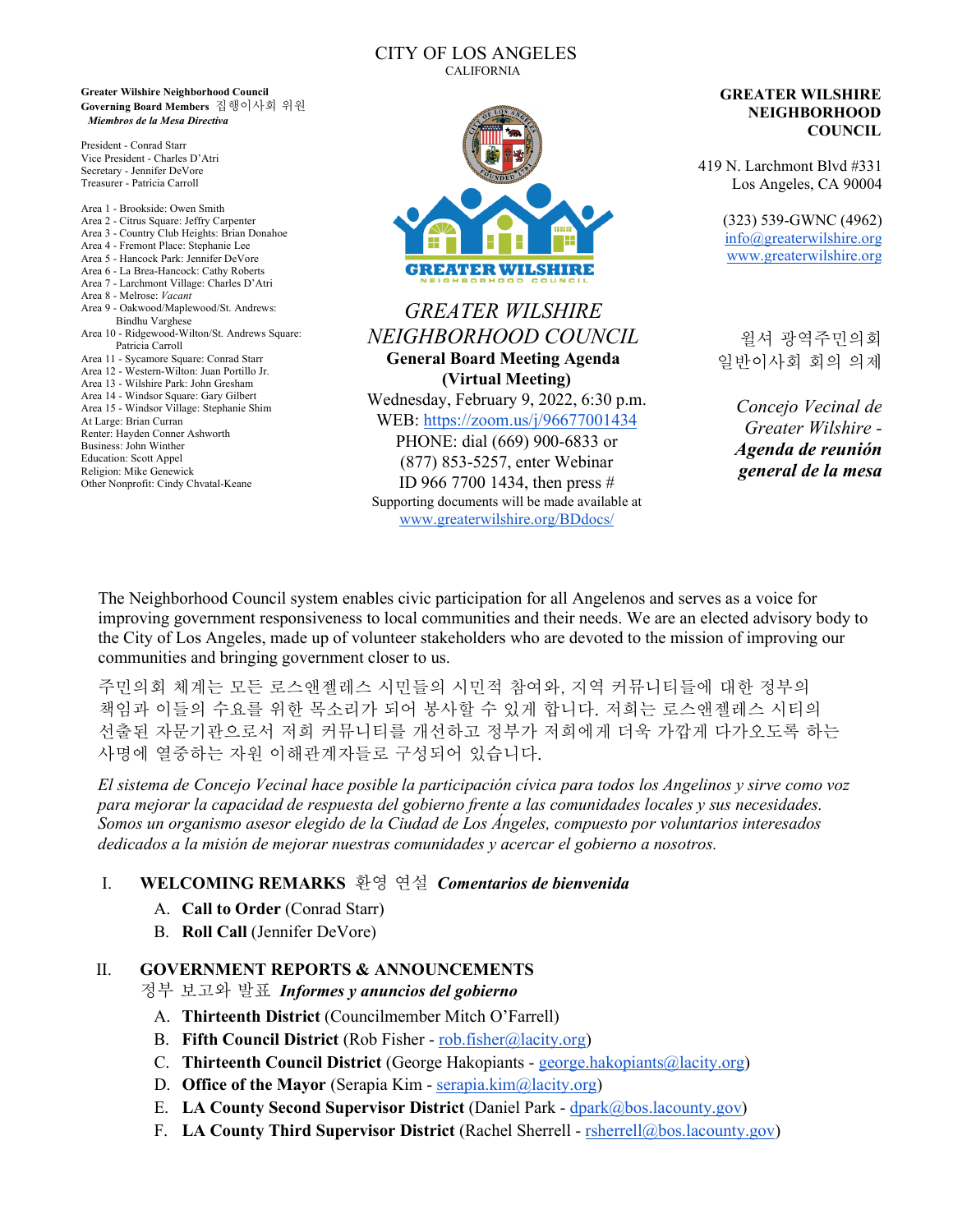- G. **LAPD Olympic & Wilshire Divisions** (SLOs Cho, Pelayo, Cordova, Rodriguez)
- H. **Department of Neighborhood Empowerment** (John Darnell)
- I. **Other Government Representatives**

#### III. **GWNC LIAISON REPORTS**

- A. **LADWP** (Jack Humphreville)
- B. **Budget Representatives** (Jack Humphreville / Julie Stromberg)
- C. **LA Neighborhood Councils Coalition (LANCC)** (Max Kirkham)
- D. **Public Works Liaison** (Hayden Ashworth)
- E. **Homelessness Liaison** *(Vacant)*
- F. **Other Liaisons**
- G. **Alliances**

#### IV. **GENERAL PUBLIC COMMENT ON NON-AGENDA ITEMS**

의제 비포함 안건에 대한 일반 공중 언급

#### *Comentario público general sobre temas no incluidos en la agenda*

When prompted by the chairperson, those wishing to make a general public comment are asked to dial \*9 (if connecting by phone) or press the "raise hand" button (if using the Zoom app). Time may be limited to 2 minutes per speaker at the discretion of the chairperson.

### V. **OFFICER REPORTS** 임원 보고 *Informes del funcionario*

#### A. **President's Report**

- B. **Treasurer's Report** (Discussion and Possible Action) Please refer to MER in the Supporting Documents folder [\(https://greaterwilshire.org/bddocs/\)](https://greaterwilshire.org/bddocs/).
	- 1. **Motion to Approve Monthly Expenditure Report** (MER) for January 2022.
		- Card Expenses
			- $1/3$  Public Storage  $$160.00 +$
			- 1/11 Larchmont Chronicle December \$188
			- 1/11 Larchmont Chronicle January \$188
			- 1/14 Facebook \$30
			- 1/26 Lloyd Staffing DL Minutes \$751.69
			- 1/26 Lloyd Staffing JC Admin \$365.99
	- 2. **Motion to Approve Individual Expenses** Listed in the January 2022 MER.
	- 3. **Review of past Board Expenses** that Will Appear on the February 2022 MER Lloyd Staffing - TBD
		- Village Mail Call \$400
- C. **Vice President's Report**
- D. S**ecretary's Report**

# VI. **ADMINISTRATIVE ITEMS** 집행부 안건*Temas administrativos*

**(**Discussion and Possible Action)

#### A. **Adoption of January 12, 2022 General Board Meeting Minutes**

- B. **Board Member and Board Alternate Administration**
	- 1. **Board Director Vacancies**: Area 8 Melrose (effective 01/18/2022, may appoint from 02/22/2022)
	- 2. **Board Alternate Vacancies:** Area 4 Fremont Place, Area 6 La Brea-Hancock, Area 7 - Larchmont Village, Area 8 - Melrose (may appoint from 02/19/2022), Area 9 - Oakwood/Maplewood/St. Andrews, Area 11 - Sycamore Square, Area 12 - Western-Wilton. Qualified Stakeholders interested in serving as a replacement Director or Alternate are invited to contact secretary@greaterwilshire.org for more information.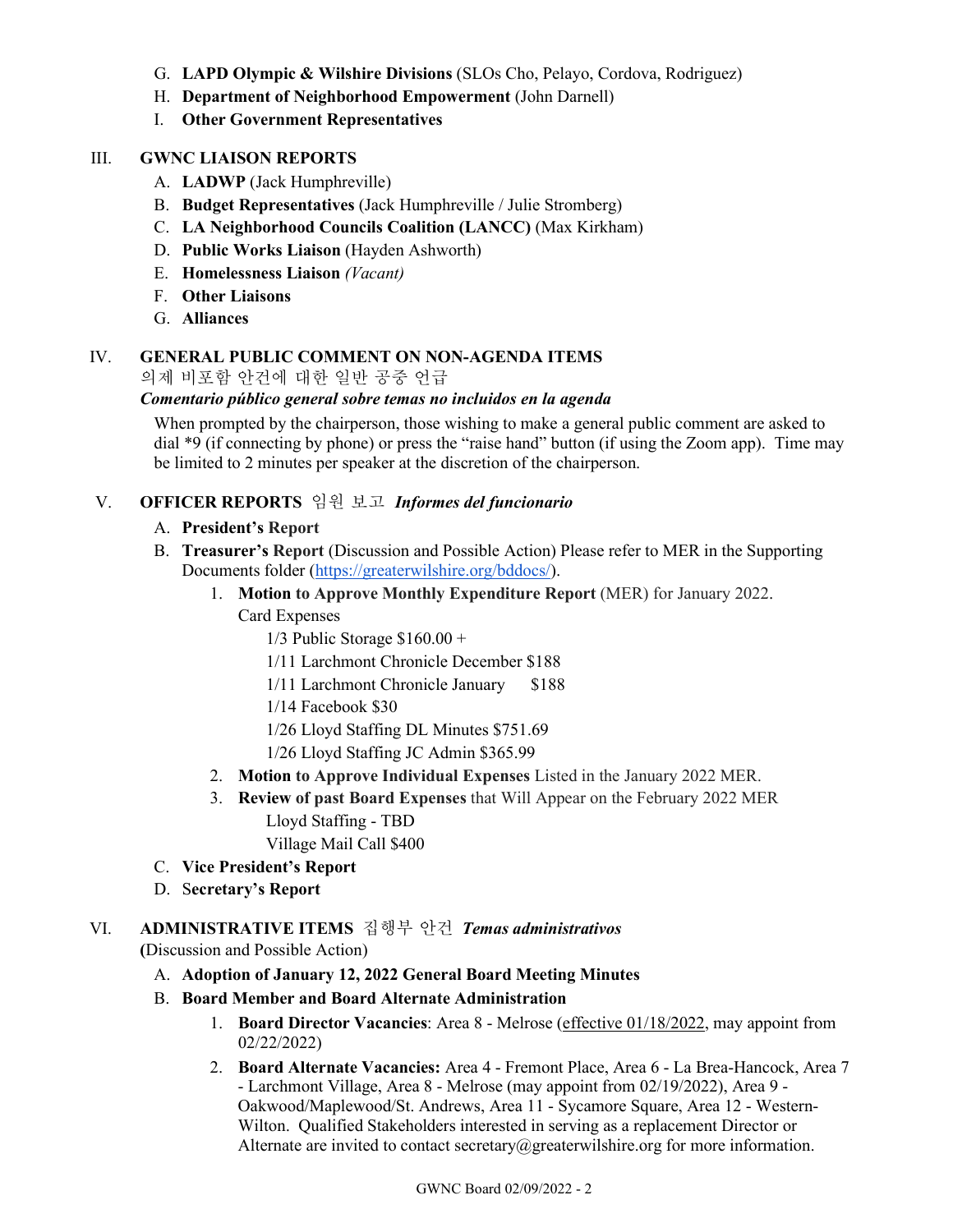- a) Nominations, Motions to Appoint
- 3. **Board Training Requirements:** All board directors and alternates must complete ethics and funding training in order to vote on funding motions before the board. The training courses and instructions can be found at [http://empowerla.org/boardmembers/.](http://empowerla.org/boardmembers/)
	- a) The following people have not yet completed the REQUIRED anti-bias (ABLE) training: Varghese, Portillo, Genewick, Curran, Davar, Tamayo, Cantor
	- b) The following Board Members and Alternates are shown on https://empowerla.org/gwnc/ as NOT having completed Ethics and/or Funding and are NOT eligible to vote on financial matters:
		- $\bullet$  Mike Genewick (Funding)
		- Zubin Davar (Ethics, Funding)
		- John Gresham (Ethics)
		- Julie Stromberg (Funding)
		- April Hannon (Funding, Ethics)
		- Vincent Cox (Ethics)

c) Check EmpowerLA.org/GWNC for your training expirations.

4. **Liaison and Alliance Appointments** *- see [https://empowerla.org/liaison/.](https://empowerla.org/liaison/)*

### VII. **AD HOC COMMITTEES** 임시 위원회*Comités ad hoc*

(Discussion and Possible Action)

#### A. **NPG Committee (**Julie Stromberg**)**

- 1. Report of the Chair
- 2. Review of applicants, invitation for applicants to present
	- a) Wilshire Crest
	- b) Wilshire Library
	- c) Anderson Munger YMCA
	- d) LAUNCH

#### 3. **Committee Report/ Recommendation**:

If NPG award is increased to \$3500, the NPG committee recommends making the following allocations of the GWNC NPG funds:

Wilshire Crest – \$1350

FOWL – \$1100

YMCA – \$525

LAUNCH LA – \$525

If NPG award is limited to \$3000, the NPG committee recommends making the following allocations:

Wilshire Crest – \$1350 FOWL – \$1100 YMCA – \$550

- 4. **Possible Motion**: The GWNC will reallocate \$500 from Office/Operational to NPG awards, bringing the total available NPG budget to \$3,500.
- 5. **Possible Motions** to award Neighborhood Purposes Grants

#### B. **Governance Committee** (Charles D'Atri)

- 1. Report of the Chair
	- a) Committee Recommendations per its mandate: "The job of the Committee will be to review GWNC Bylaws, Board Rules, Committee protocols, and bring recommendations to the Board of any changes and recommend whether to seek the assistance of a parliamentarian for the task of any revisions; the work will be completed by the December 2021 Board Meeting." [Note: by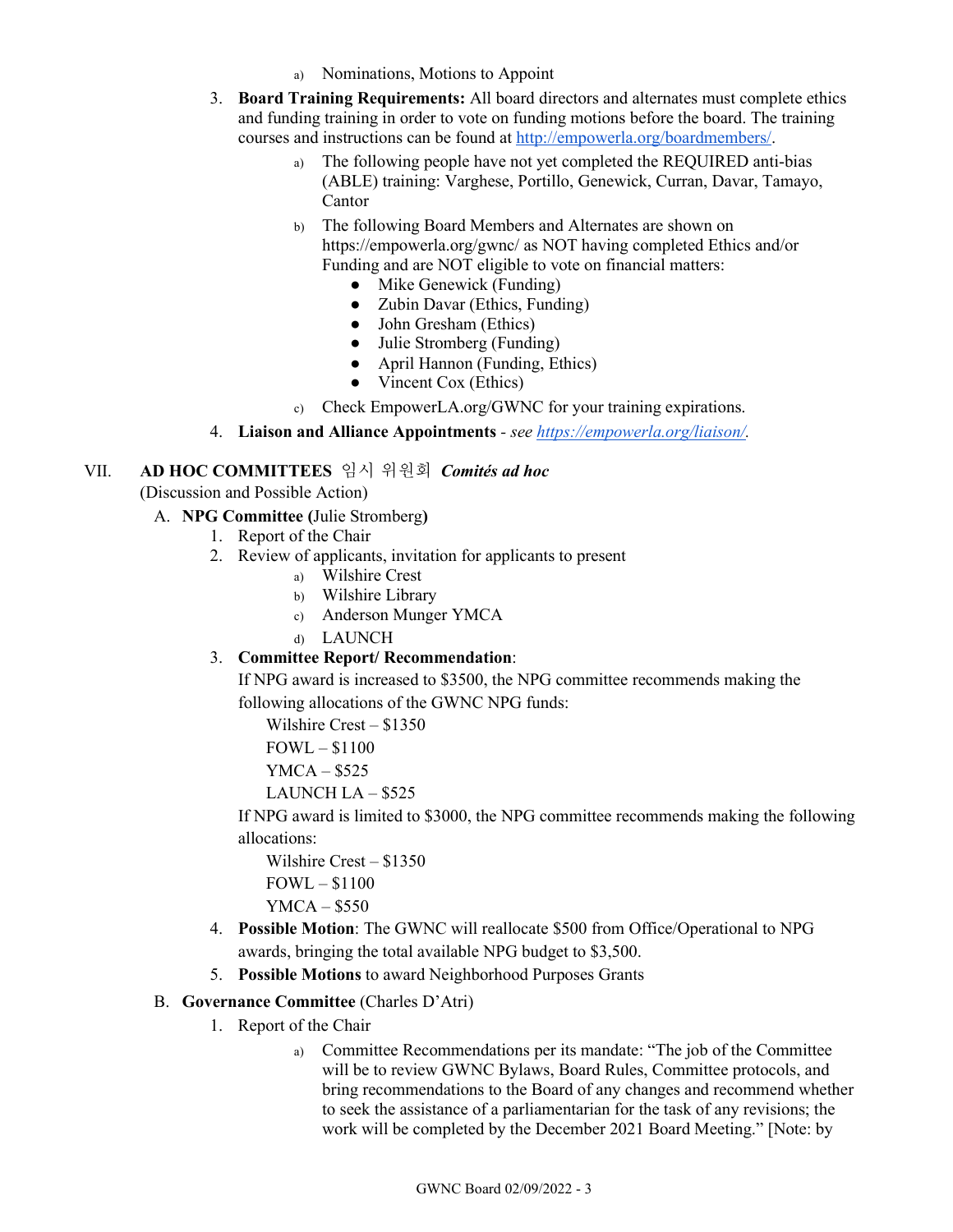Board action, the completion date was extended to the February 2022 General Board Meeting.]

- 2. Possible Motions to make changes to GWNC Bylaws, Board Rules, Committee Protocols as above.
- 3. Possible Motion to hire a Parliamentarian to review any board-approved proposed changes to Bylaws, Board Rules, Committee Protocols.
- 4. Possible Motion to extend the term of the Ad Hoc Governance Committee (if required).

### VIII. **OUTREACH COMMITTEE** 아웃리치 위원회*Comité de difusión*

(Discussion and Possible Action) (Chair: Colette Amin)

A. Report on the Outreach Committee Meeting from January 18, 2022

#### B. **Upcoming Outreach Committee Meeting**

The next regular GWNC Outreach Committee Meeting will be on Tuesday, February 15, 2022 at 7:30 PM via Zoom ID #982 7679 1581.

### IX. **LAND USE COMMITTEE** 토지사용 위원회*Comité sobre uso del suelo*

(Discussion and Possible Action) (Chair-Elect: Brian Curran)

- A. **Report** on the January 25, 2022 Land Use Committee Meeting
- B. **544-550 S Wilton Place:**
	- 1. **Possible Motion:** [Approve/Oppose] Replace vacant lot with 44,212 sf, 7-story, 84' apartment building with 29 residential units, including 3 extremely low-income affordable units, 47 parking spaces (no guest parking), and 2,944 sf of open space. Case no. VTT-83698-CN-HCA. Zoning R3-2. Area 12: Western-Wilton. (Tier 3 TOC)
- C. *532 N Wilton Pl:* 
	- 1. **Possible Motion:** [Approve/Oppose] Replace single-family dwelling and detached garage with new 3-story duplex at the rear, and 3-story single-family dwelling + accessory dwelling unit at the front.

Demolition Pre-Inspection Application No. 21019-10000-05159/Job No. B21LA23219. Case no: none. Zoning R3-1. Area 9: Oakwood/Maplewood/St. Andrews. [App no. 21010-30000-06111/Job no. B21WL05159 for new 3-story duplex (rear). App no. 21010- 30000-06110/Job no. B21WL05159 for new 3-story single-family dwelling + accessory dwelling unit (front).]

#### D. *5750-5756 W. Melrose Ave. and 657 Lucerne Blvd.:*

1. **Possible Motion:** [Approve/Oppose] Conditional Use Permit for alcohol to allow the sale and dispensing of a full line of alcoholic beverages in an existing restaurant during the hours of  $7$  a.m.  $-11$  p.m.

Case # ZA-2021-9307-CUB (Previous or pending case #'s ZA-2009-2024-CUB, ZA-1988-1051-E, ENV-2009-2025-CE, ZA-2019-2253-ZAA-WDI, ENV-2019-2254-CE, Ord. 74207). Zoning C1-1VL. Larchmont – Area 7.

#### E. *5784 W Melrose Ave (5788, 5788 ½, 5786 Melrose Ave):*

1. **Possible Motion:** [Approve/Oppose] Conditional Use Permit for alcohol to allow the sale and dispensing of beer and wine for on-site consumption with ancillary off-site privileges with to-go food orders, in conjunction with a 1,450-sf restaurant, Ramen Melrose (opened 2019).

The restaurant has 28 seats with proposed hours of alcohol sales from 11 a.m.  $-$  2 a.m. daily. Case no. ZA-2021-9831-CUB. Zoning C2-1. Area 5: Hancock Park.

C. **Next GWNC Land Use Committee Meeting** will be held Tuesday, February 22, 2022, 6:30 p.m. via Zoom ID #915 2786 9326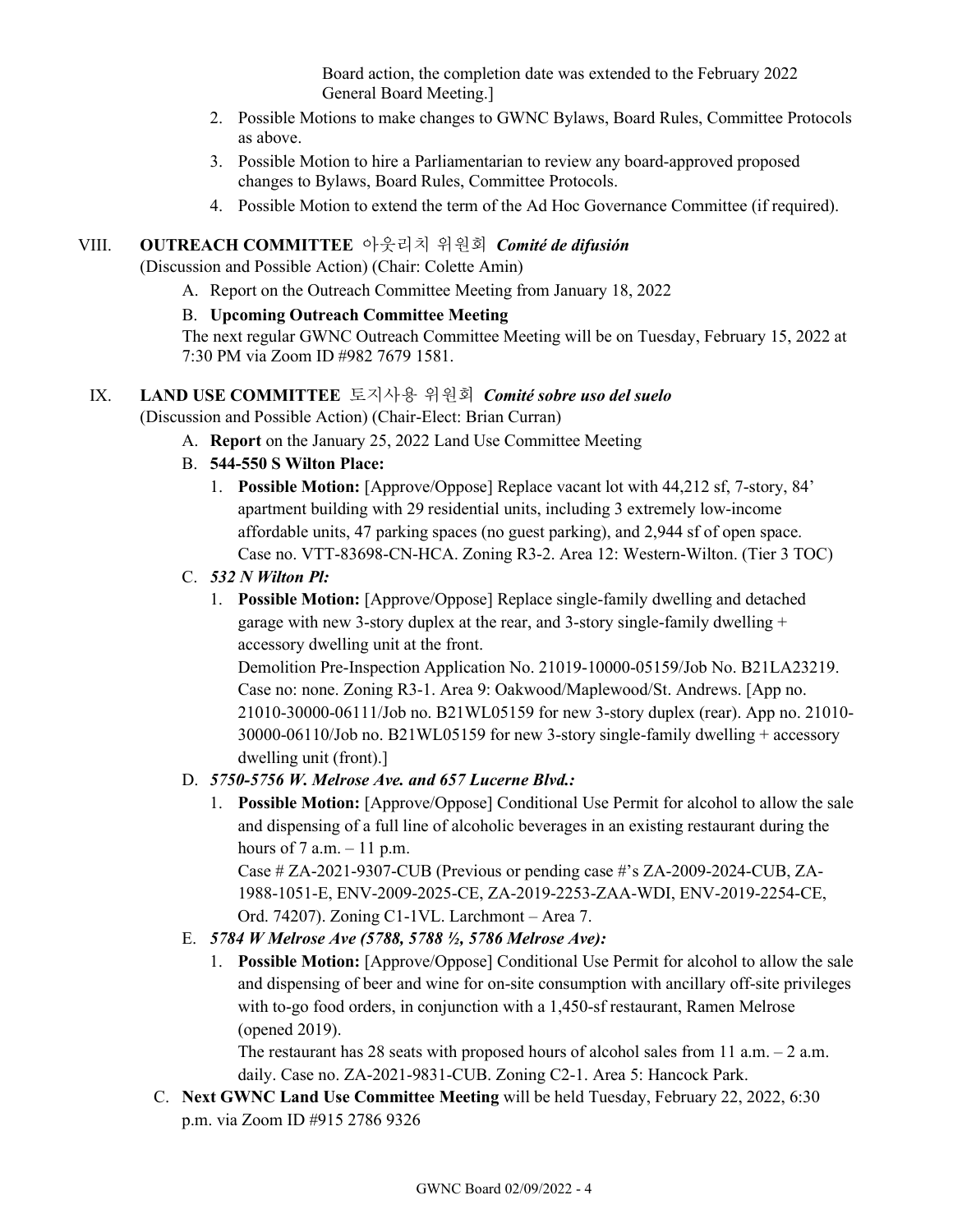- X. **RESILIENCE COMMITTEE** 회복력위원회 *Comité de resiliencia*(Discussion and Possible Action) (Chair: Gary Gilbert)
	- A. **Report** on the February 2022 Resilience Committee Meeting
	- B. **Upcoming Resilience Committee Meeting**. The next GWNC Resilience Committee Regular Meeting will be held at 7:00 p.m. on March 2, 2022, via Zoom ID #889 6098 2957.

#### XI. **ENVIRONMENTAL & SUSTAINABILITY COMMITTEE**

환경 & 지속가능성 위원회*Comité de medio ambiente y sostenibilidad* (Discussion and possible action) (Chair: Cathy Roberts)

- A. **Report** on the February 2022 Sustainability Committee Meeting
- B. **Upcoming Sustainability Committee Meeting.** Next GWNC Environmental & Sustainability Committee Meeting will be held on Tuesday, April 5, 2022 via Zoom ID #928 2781 1179.
- XII. **TRANSPORTATION COMMITTEE** 운송 위원회*Comité de transporte* (Discussion and possible Action) (Chair: Cindy Chvatal)

#### A. **Committee Report**

B. **Upcoming Transportation Committee Meeting**. The next GWNC Transportation Committee Regular Meeting will be on Monday, March 28, 2022 at 7 p.m. via Zoom ID #921 5993 5555.

XIII. **NEW BUSINESS** 신규 사업*Asuntos nuevos* (Discussion and Possible Action)

- A. **Possible Motion** to approve and submit the GWNC Inventory.
- B. **2022 Annual Homeless Count** (Max Kirkham, Deployment Site Coordinator)
	- 1. **Proposed Motion:** The GWNC confirms its continued participation as a deployment site coordinator and Co-Sponsor of the 2022 Annual Homeless Count, rescheduled for February 24, 2022 at Hope Lutheran Church, with Los Angeles Homeless Services Authority (LAHSA) being the Main Sponsor and also approves the COVID Safety Protocols as presented.

#### XIV. **BOARD MEMBER COMMENTS/ANNOUNCEMENTS**

임시 위원회*Comentarios/informes de un miembro de la mesa*

#### XV. **REQUESTS/MOTIONS FOR FUTURE AGENDA ITEMS**

추후 의제 안건에 대한 요청/동의*Solicitudes/propuestas para futuros temas de la agenda*

#### XVI. **ADJOURNMENT** 조정*Postergación*

#### A. **Upcoming GWNC Board Meeting**

The next GWNC Board Meeting will be held at 6:30 PM on Wednesday, March 9, 2022 via Zoom ID #966 7700 1434.

**VIRTUAL MEETING TELECONFERENCING NUMBER FOR PUBLIC PARTICIPATION** – In conformity with the September 16, 2021 enactment of California Assembly Bill 361 and due to concerns over COVID-19, this Greater Wilshire Neighborhood Council meeting will be conducted entirely with a call-in option or internet-based service option. Every person wishing to address the Board/Committee should dial (669) 900-6833 or (877) 853-5257 and enter 966 7700 1434, then press # to join the meeting. Public comment cannot be required to be submitted in advance of the meeting, only real-time public comment is required. If there are any broadcasting interruptions that prevent the public from observing or hearing the meeting, the meeting must be recessed or adjourned. If members of the public are unable to provide public comment or be heard due to issues within the Greater Wilshire Neighborhood Council's control, the meeting must be recessed or adjourned.

공공 참여를 위한 가상회의 전화번호 – 2021 년 9 월 16 일 캘리포니아 총회 법안 제정 361 에 부합합니다 승인과 COVID-19 문제로 인하여 이번 윌셔 광역주민의회(GWNC) 회의 전체는 전화회의/온라인으로 개최합니다. 이사회/위원회에 참여하고자 하는 사람은 각자 (669) 900-6833 또는 (877) 853-5257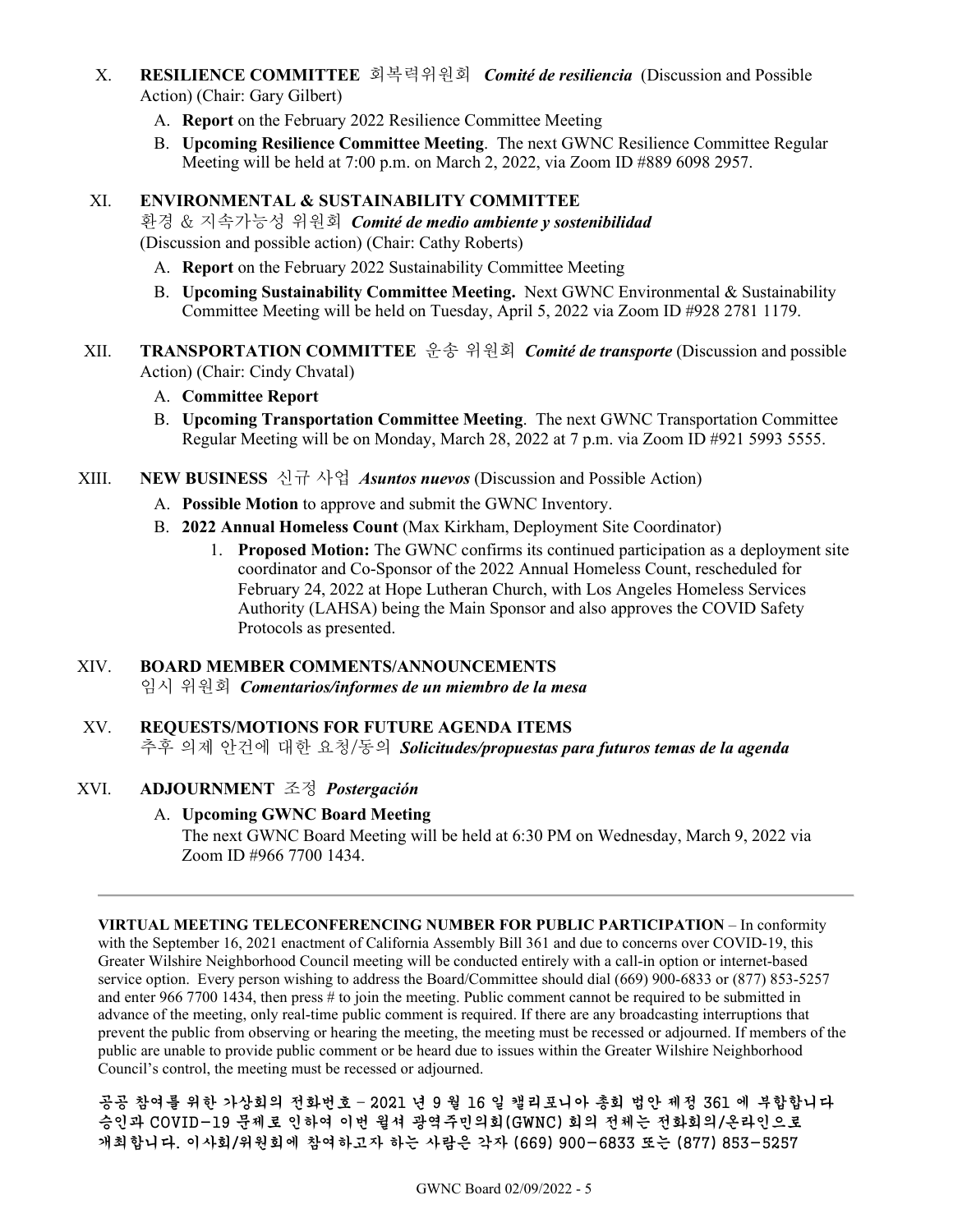(무료전화)에 전화하여 966 7700 1434를 입력하고 #을 누르면 회의 참석이 됩니다.` 공개 논평은 회의 전에 제출할 필요가 없으며 실시간 공개 논평만 필요합니다. 공중이 회의를 참관하거나 청취할 수 없는 방송 중단이 있는 경우 회의를 휴회 또는 폐회해야 합니다. 대중 구성원이 이웃 의회가 통제할 수 있는 문제로 인해 대중의 의견을 제시하거나 의견을 들을 수 없는 경우 회의를 휴회하거나 연기해야 합니다.

*NÚMERO DE LA REUNIÓN VIRTUAL POR TELECONFERENCIA PARA PARTICIPACIÓN DEL PÚBLICO* –

*De conformidad con la promulgación del 16 de septiembre de 2021 del Proyecto de Ley 361 de la Asamblea de California y debido a la preocupación por la COVID-19, la reunión de este Concejo Vecinal de Greater Wilshire (Greater Wilshire Neighborhood Council, GWNC por sus siglas en inglés) se realizará totalmente por teléfono/en línea. Cada persona que desee dirigirse a la Mesa/Comité debe marcar el (669) 900-6833 o (877) 853-5257 (línea gratuita) e ingresar* 966 7700 1434*, después presionar # para unirse a la reunión. No se puede solicitar que los comentarios públicos se envíen antes de la reunión, solo se requieren comentarios públicos en tiempo real. Si hay alguna interrupción en la transmisión que impida que el público observe o escuche la reunión, la reunión debe interrumpirse o levantarse. Si los miembros del público no pueden brindar comentarios públicos o ser escuchados debido a problemas dentro del control del Consejo Vecinal, la reunión debe interrumpirse o levantarse.*

**TRANSLATION SERVICE** – If you need translation service, please contact the GWNC Secretary at (323) 539-4962 or [info@greaterwilshire.org](mailto:info@greaterwilshire.org) at least 72 hours before the event.

번역 서비스 - 번역 서비스를 요청하려면 행사 개최 72시간 이전까지 주민의회에 알려주시기 바랍니다. 이사회 사무국 연락어 (323) 539-4962 또는 [info@greaterwilshire.org](mailto:info@greaterwilshire.org) 에 접촉하시기 바랍니다.

**SERVICIOS DE TRADUCCIÓN** – [Si requiere servicios de traducción, favor de avisar al concejo vecinal 72 horas](http://www.greaterwilshire.org/)  [antes del evento. Por favor contacte al secretario de la mesa, al \(323\) 539-4962 o](http://www.greaterwilshire.org/) [info@greaterwilshire.org](mailto:info@greaterwilshire.org)[.](http://www.greaterwilshire.org/)

**PUBLIC INPUT AT NEIGHBORHOOD COUNCIL MEETINGS – The public is requested to dial \*9 (if connecting** by phone) or press the "raise hand" button (if using the Zoom app), when prompted by the chairperson, to address the Board on any agenda item before the Board takes an action on an item. Comments from the public on agenda items will be heard only when the respective item is being considered. Comments from the public on other matters not appearing on the agenda that are within the Board's jurisdiction will be heard during the General Public Comment period. Please note that under the Brown Act, the Board is prevented from acting on a matter that you bring to its attention during the General Public Comment period; however, the issue raised by a member of the public may become the subject of a future Board meeting. Public comment is limited to two minutes per speaker, unless adjusted by the chairperson.

주민의회 회의의 공공 입력 – 이사회/위원회가 어떤 안건이라도 조치를 취하기 전에, 해당 이사회/위원회에서 이를 다루고자 한다면, 공공 참여자들은 회장의 제안에 의해서 \*9를 누르거나(전화 참여 경우) "손들기" 버튼(줌 앱 사용 경우)을 이용하시기 바랍니다. 의제에 대한 공중의 언급은 개별 안건이 심의될 경우에만 청취합니다. 이사회/위원회 행정 구역에 해당하지만 의제에 등재되지 않은 사안에 대한 공중 의견 진술은 일반 공중 언급 순서에서 청취할 것입니다. 브라운 법에 의거, 일반 공중 언급 기간 동안 제기되는 사안에 대해서는 이사회/위원회가 조치를 취할 수 없도록 되어 있다는 점을 참고하시기 바랍니다; 그러나 공공 위원이 제기한 사안은 이후 회의에서 주제가 될 수 있습니다. 의장에 의해서 혹은 이사회/의원회의 투표로 조정되지 않는 한, 공중 언급은 발언자 당 2분 이내의 시간 만 허용됩니다.

*OPINIONES DEL PÚBLICO EN LAS REUNIONES DEL CONCEJO VECINAL – Se pide al público que marque \*9 (si se conecta por teléfono) o presione el botón de levantar la mano "raise hand" (si usa la aplicación Zoom), cuando lo indique el presidente para dirigirse a la Mesa/Comité sobre cualquier tema en la agenda antes de que la Mesa/Comité decida cualquier acción sobre ese tema. Se escucharán los comentarios del público sobre los temas de la agenda únicamente cuando se esté considerando el tema respectivo. Los comentarios del público sobre otras cuestiones que no aparezcan en la agenda que estén dentro de la jurisdicción de la Mesa/Comité se escucharán durante el periodo de Comentario público general. Por favor tenga en cuenta que en virtud de la Ley Brown, la Mesa/Comité no puede actuar en una cuestión que se lleve a su atención durante el periodo de Comentario público general; sin embargo, la cuestión presentada por un miembro del público podría transformarse en el asunto de una futura reunión. El comentario público se limita a dos minutos por orador, a menos que el presidente o una votación de la Mesa/Comité decidan otra cosa.*

**PUBLIC POSTING OF AGENDAS** 의제의 공공 게시*DIVULGACIÓN PÚBLICA DE AGENDAS*  GWNC agendas are posted for public review in the following locations:

GWNC 의제는 공적으로 검토할 수 있도록 다음 장소에 게시합니다: *Las agendas de GWNC se colocan para revisión pública en los siguientes lugares:*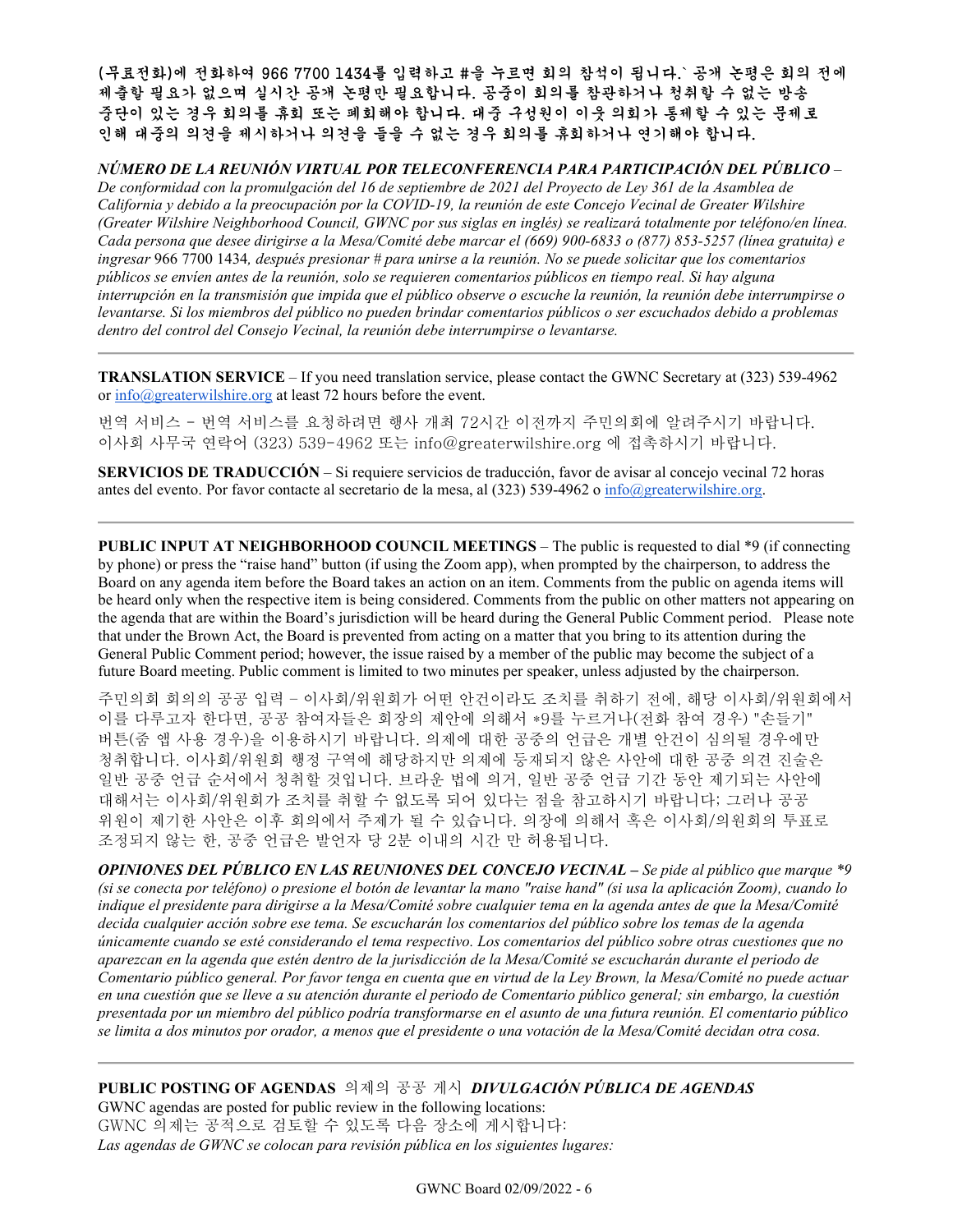- **Display case at the Wilshire Ebell Theater** 윌셔 에벨 극장 게시판에 게시 4401 W. 8번 스트리트, 로스앤젤레스, CA 90005 *En una vitrina expositora en Wilshire Ebell Theater*, 4401 W. 8th Street, Los Angeles, CA 90005
- **Our website** 저희 웹사이트 *Nuestro sitio web* [\(https://www.greaterwilshire.org\)](https://www.greaterwilshire.org/)
- **Via e-mail** subscribe at [www.greaterwilshire.org](http://www.greaterwilshire.org/) 이메일 발송 구독: [www.greaterwilshire.org](http://www.greaterwilshire.org/) *Por correo electrónico - puede suscribirse en [www.greaterwilshire.org](http://www.greaterwilshire.org/)*
- **By subscribing to L.A. City's Early Notification System at** <https://www.lacity.org/subscriptions> L.A. 시티 먼저 알림 시스템에서 구독: <https://www.lacity.org/subscriptions>

*Suscribiéndose al sistema de notificación temprana de la Ciudad de L.A. en <https://www.lacity.org/subscriptions>*

**THE AMERICANS WITH DISABILITIES ACT** – As a covered entity under Title II of the Americans with Disabilities Act, the City of Los Angeles does not discriminate on the basis of disability and upon request, will provide reasonable accommodation to ensure equal access to its programs, services, and activities. Sign language interpreters assisted listening devices, or other auxiliary aids and/or services may be provided upon request. To ensure availability of services, please make your request at least 3 business days (72 hours) prior to the meeting you wish to attend by contacting the Department of Neighborhood Empowerment by email: [NCSupport@lacity.org](mailto:NCSupport@lacity.org) or phone: (213) 978-1551.

미국장애인법 – 미국장애인법 타이틀 II 해당 기관인 로스앤젤레스 시티는 장애를 근거로 차별하지 않으며, 요청이 있을 경우 프로그램, 서비스, 활동에서 평등한 참여를 보장하는 합당한 편의를 제공할 것입니다. 수어 통역사, 청취 보조 도구 또는 기타 보조 도구들과 서비스는 요구가 있을 경우 제공할 것입니다. 서비스 제공이 가능하도록 하기 위해서, 참여 의사는 적어도 회의 개최로부터 3 업무일(72시간) 이전에 다음 이메일의 주민회의 역량강화과에 연락하여 알려주시기 바랍니다: [NCSupport@lacity.org](mailto:NCSupport@lacity.org) 또는 전화연락: (213) 978- 1551.

*LEY DE ESTADOUNIDENSES CON DISCAPACIDADES – Como organismo cubierto por el Título II de la Ley de estadounidenses con discapacidades, la Ciudad de Los Ángeles no discrimina por motivos de discapacidad y, previa petición, proporcionará una adaptación razonable para asegurar el acceso equitativo a sus programas, servicios y actividades. Se proporcionarán intérpretes del lenguaje de señas, dispositivos de audición u otras ayudas o servicios auxiliares previa solicitud. Para asegurar la disponibilidad de servicios, haga su solicitud al menos 3 días hábiles (72 horas) antes de su reunión si desea asistir comunicándose con el Departamento de empoderamiento vecinal (Department of Neighborhood Empowerment) por correo electrónico: NCSupport@lacity.org o por teléfono: (213) 978- 1551.* 

**PUBLIC ACCESS OF RECORDS** – In compliance with Government Code section 54957.5, non-exempt writings that are distributed to a majority or all of the board in advance of a meeting may be viewed at our website at [http://www.greaterwilshire.org](http://www.greaterwilshire.org/) or at the scheduled meeting. In addition, if you would like a copy of any record related to an item on the agenda, please contac[t info@greaterwilshire.org](mailto:info@greaterwilshire.org) or (323) 539-4962.

기록의 공적 접근 – 정부 코드 섹션 54957.5을 준수하여, 회의 이전에 모든 이사회/위원회 구성원 다수에게 예외없이 배포되는 문서[는](http://www.greaterwilshire.org/) [http://www.greaterwilshire.org](http://www.greaterwilshire.org/)에서, 혹은 예정된 회의에서 열람할 수 있을 것입니다. 또한 의제에 있는 어떠한 안건이라도 사본이 필요하다면 info@greaterwilshire.org 또는 (323) 539-4962에 연락하세요.

*ACCESO PÚBLICO A LOS REGISTROS – En cumplimiento del artículo 54957.5 del Código de Gobierno, los documentos no exentos que se distribuyen a una mayoría o a todo la Mesa/Comité antes de una reunión pueden verse en nuestro sitio web en [http://www.greaterwilshire.org](http://www.greaterwilshire.org/) o en la reunión programada. Además, si quiere una copia de algún registro relacionado con un tema de la agenda, por favor póngase en contacto con info@greaterwilshire.org o (323) 539-4962.* 

**RECONSIDERATION AND GRIEVANCE PROCESS** – For information on the GWNC's process for board action reconsideration, stakeholder grievance policy, or any other procedural matters related to this Council, please consult the GWNC Bylaws. The bylaws are available at our Board meetings and on our website at [http://www.greaterwilshire.org.](http://www.greaterwilshire.org/)

재의와 불만 제기 절차 – GWNC 의 이사회 조치의 재의와 이해관계자 불만 정책 또는 기타 의회와 관련된 모든 절차 문제에 관한 정보가 필요하다면 GWNC 부칙을 참고하시기 바랍니다. 부칙은 저희 이사회 회의와 웹사이트 [http://www.greaterwilshire.org](http://www.greaterwilshire.org/)에서 구할 수 있습니다.